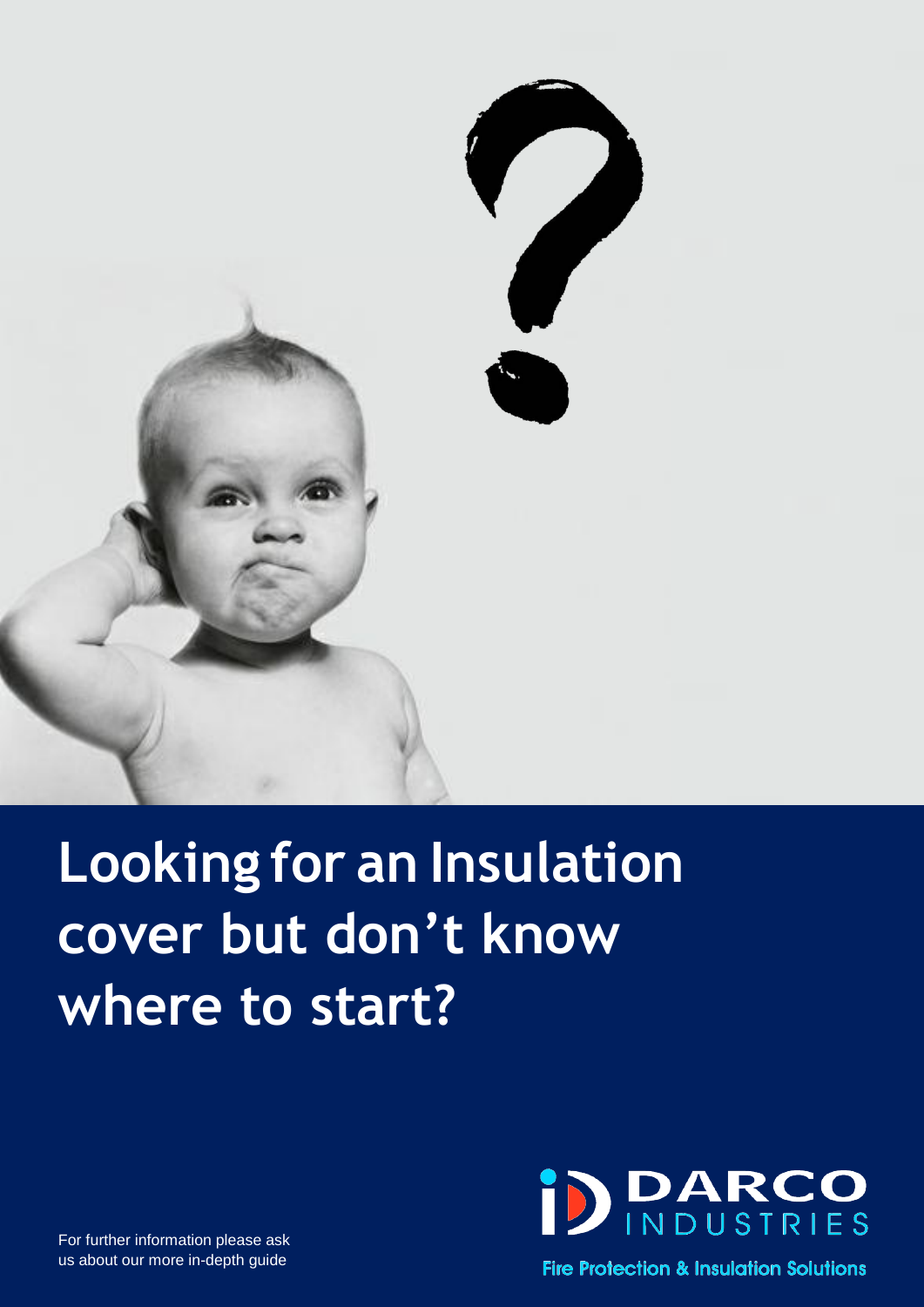Insulation Jackets (also known as insulation covers or insulation blankets) come in a variety of material options suited to certain tasks and environments. To help you take out the guess work, we've created a simple to follow guide to ensure that you've chosen the right material for the right job.

| <b>Material</b>                                                                          | <b>Advantages</b>                                                                  | <b>Disadvantages</b>                                                                         |
|------------------------------------------------------------------------------------------|------------------------------------------------------------------------------------|----------------------------------------------------------------------------------------------|
| <b>General Insulation</b><br>1.<br><b>Materials</b>                                      |                                                                                    |                                                                                              |
| • E Glass Fiberglass /<br>Silica glass                                                   | Longer more resilient<br>fibres, odourless<br>Doesn't cause<br>corrosion in metals | Temperature limit of E<br>glass 600°C, Silica<br>1000°C                                      |
| <b>Ceramic fibre</b><br>$\bullet$                                                        | Economic alternative<br>to Superwool                                               | Shorter fiber than E or<br>silica glass fibres                                               |
| <b>CMS / Superwool</b><br>$\bullet$                                                      | Temperature limit of<br>1200°C                                                     | More expensive than<br>Fiberglass                                                            |
| <b>Mineral / Rockwool</b><br>$\overline{O}$                                              | Low moisture<br>absorption<br><b>Excellent thermal</b><br>resistance               | Temp rated to 650°C<br>Resin bonded short<br>fibres breakdown at high<br>temp and vibration. |
| <b>Aerogel / Microporous</b><br>2. Outer Covers                                          | Ultimate space saving<br>Insulation                                                | Extremely expensive but<br>cheap when space is<br>valuable.                                  |
| <b>Aluminized Fiberglass or</b><br>$\overline{\mathbf{C}}$<br><b>Mirrored Fiberglass</b> | Maintains structural<br>integrity up to 538°C                                      | Aluminum coating<br>breaks down at 230°C                                                     |
| <b>Heavy Duty Silicone</b><br>$\bullet$                                                  | Strong resistance to<br>wear and tear, suited<br>to outdoor applications           |                                                                                              |
| <b>Stainless Steel Laminate</b><br>$\bullet$<br><b>Fiberglass</b>                        | Strong resistance to<br>oil, chemical and fire                                     |                                                                                              |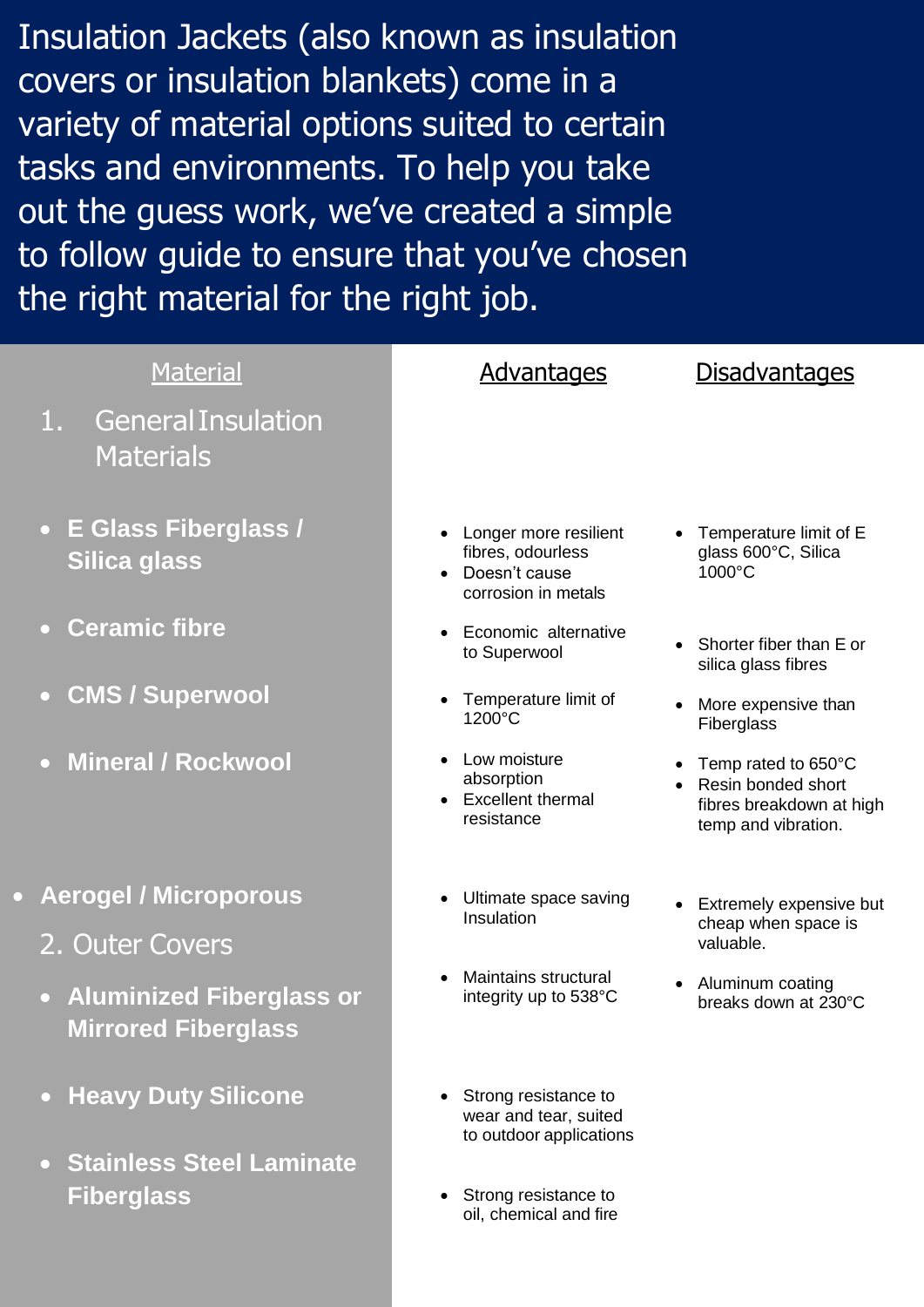### **Material**

- 3. Inner Liners
	- **Stainless Steel Knitted Mesh 304**
	- **Stainless Steel Knitted Mesh 316**
	- **Stainless Steel Foil outside Mesh.**
	- **Stainless Steel Knitted Mesh Inconel**
- 4. Outer Cover & Inner Liner
	- **Silicone Impregnated Fiberglass**
	- **PTFE Coated Fiberglass**
	- **PVC**
	- **Fiberglass HT**  $\bullet$
	- **Silica**

- Temperature range up to 800°C
- Temperature range up to 900°C
	- Offers fluid barrier and heat spread shield.
- Top of the range liner with high temperature rating up to 1100°C
- Extremely expensive

- Standard outer cover for most applications
- Suited for food, paint and chemical rich environments
- Cheap alternative to silicone & PTFE
- Non-coated or acrylic coated weave lock fabric used as outer cover and inner liner when temperatures exceed 260°C
- Multi-use
- Non-coated
	- Suited for temperatures exceeding 550°C
- Extremely expensive

### Advantages Disadvantages